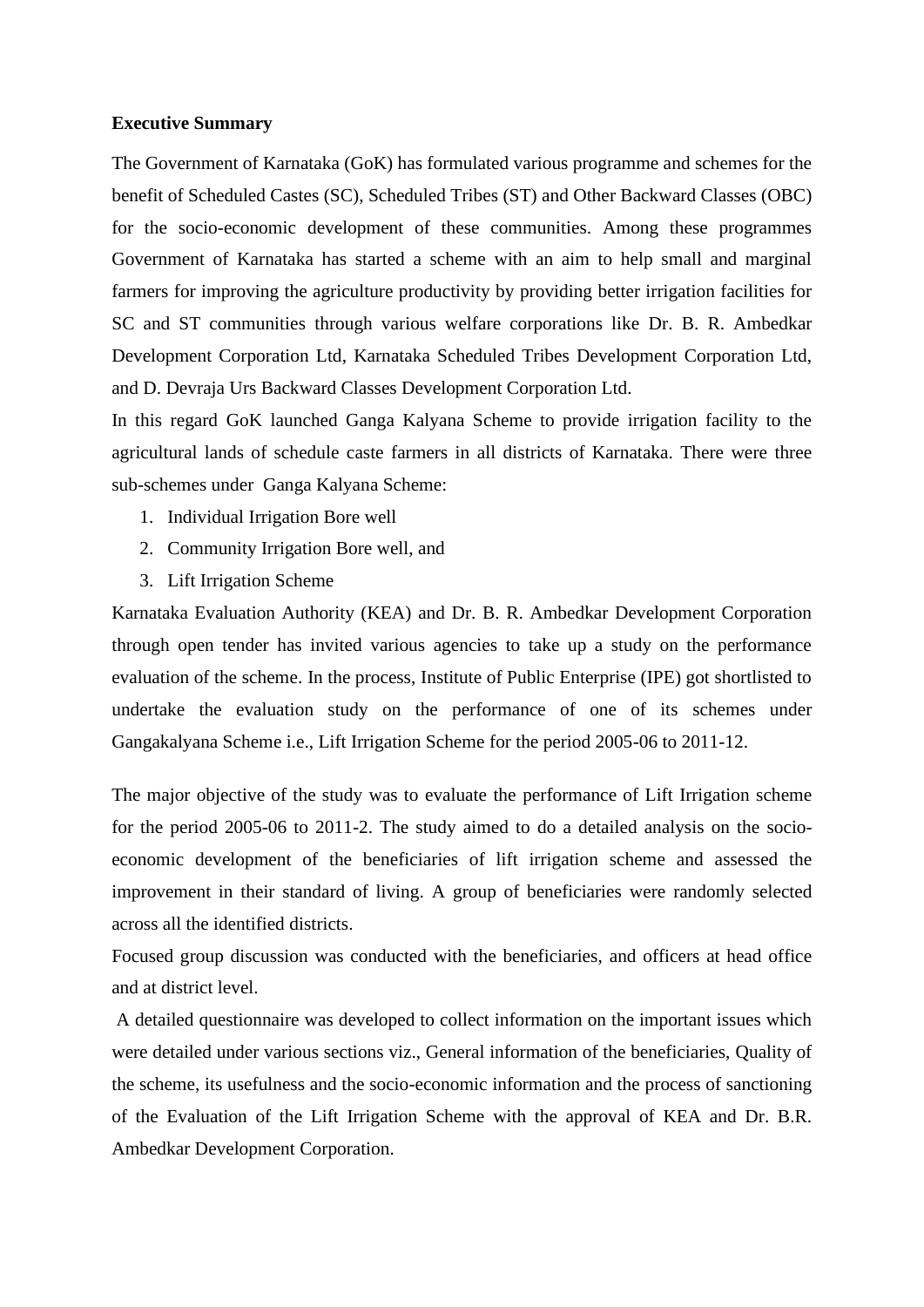- The study found high level of illiteracy among the beneficiaries and which was also one of the reasons behind poor awareness about the scheme as well as selection process followed for implementation of the scheme. Marginal improvement in the literacy level among the family members (i.e., 5%) was observed after availing the scheme.
- Most of the beneficiaries belonged to Madiga's and Lambani's and Adi Karnataka's sub-castes. It was found that there are many other sub-castes in SC community. If they are available in those districts it is important that they are need to be given an opportunity to avail the scheme.
- The per centage of people who are depending on agriculture has imporved in the districts of Bidar and C.R.Nagar after availing the scheme. In other districts even after availing the scheme there was no change in the percent of people depending on agriculture and non-agricultural activities.
- It was observed that most of the beneficiaries were living in semi-pucca houses. Few of them have pucca houses and were continuing in the same house after availing the scheme. Not much difference was observed in the house structure before and after availing the scheme
- It was noticed from the primary interaction with the beneficiaries that around 90% of their family members both male and female were employed i.e., they were working in Dairy farm, Poultry farm, as agricultural labour etc. The percentage of unemployed was very less in case of male family members except in the districts of Chitrdurga, Davanagiri and Kalaburgi.
- The income levels of all the beneficiaries across all the districts showed that the annual net income on an average before availing the scheme was Rs. 40,000. This has improved to Rs.60,000 after availing the scheme. The data on expenditure and consumption pattern could not be collected as the beneficiaries were unable to provide realistic figures. But it was observed in the focused group discussion that all the family members of the beneficiaries were able to take nutritious food and were above the poverty line. This was because, all the family members were engaged in their respective employment and earning an average income of around Rs.3000 per month.